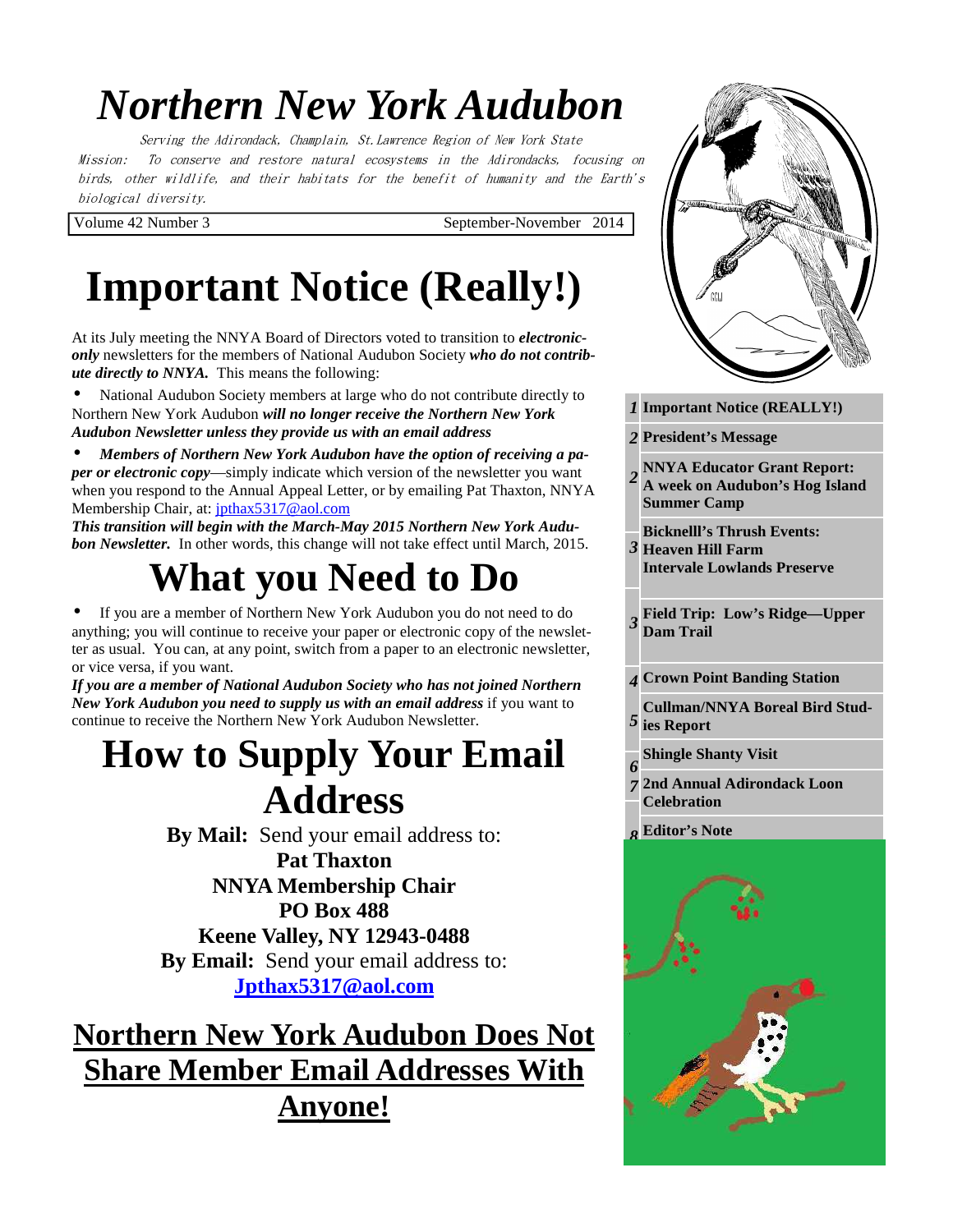**Northern New York Audubon, Inc.** 

#### **Board of Directors**

**Leah Valerio President Tupper Lake (518) 359-7800 Kendra Ormerod Vice-President Saranac Lake (518) 359-7800 x112 Leslie Karasin Treasurer Saranac Lake (518) 891-2193 Kathleen Wiley Secretary Keene Valley (518) 576-6405** 

 **Alan Belford** *Saranac Lake* **Michael Burgesss, PhD** *Ausable Fks*   **Thomas Cullen** *Childwold* **Liz DeFonce** *Gabriels* **Lisa Godfrey** *Norristown, PA* **Lewis Lolya** *Paul Smiths*  **Brian McAllister** *Saranac Lake* **Stacy McNulty Newcomb Jacob Straub, PhD** *Plattsburgh* **John Thaxton** *Keene* **Pat Thaxton** *Keene* **Susan Willson, PhD** *Canton* 

**Northern New York Audubon, Inc. A chapter of National Audubon Society serving the Adirondack, Champlain and St. Lawrence regions of northern New York, including Clinton, Essex, Franklin, Hamilton and St. Lawrence counties.** 

*Correspondence and Membership Information* **Northern New York Audubon PO Box 488 Keene Valley, New York 12943-0488** 

**John Thaxton, Newsletter Editor PO Box 488 Keene Valley, NY 12943-0488** 

**NNYA Web Site: www.nnya.org Charlotte Demers, Web Master**

*Northern New York Audubon Newsletter* **is published by Northern New York Audubon, Inc.** 

**Vol. 42 No. 3** 

### **President's Message**

The board of Northern New York Audubon is made up of a diverse group of hard working and passionate individuals. I consider myself very lucky to be able to work with and learn from each of them. It is my pleasure to introduce you to several new board members this year.

 Stacy McNulty is an ecologist with research interests in forest ecology, landscape ecology, and the impacts of land use on wildlife habitat. Her research includes songbirds, amphibians, mammals and other wildlife populations in northeastern forests. She has degrees in Biology from SUNY-Geneseo and Environmental Science and Forestry Biology from SUNY-ESF. She aspires to be a better birder and enjoys hiking, canoeing, cross country skiing, snowshoeing and anything else "that gets me outdoors."

 Kendra Ormerod received a Master's degree in Environmental Interpretation from SUNY-ESF in Syracuse, New York, and began working as a Naturalist for The Wild Center shortly thereafter. Her specialty is birding and she particularly enjoys leading bird trips for The Wild Center at various locations throughout the Adirondack Park. She is also a dog trainer for the Adirondack High Peak Dog Training Club, a NYS Licensed Guide and a Wilderness First Responder.

 Originally from Binghampton, NY, Liz DeFonce moved to the Adirondacks in March of 2003 to begin work as a librarian at Paul Smiths College, a position she held for nearly a decade. In that time her love of nature deepened as she found a community of like-minded people that she could share it with. She currently lives in the Saranac Lake area and owns and operates *Moose Maple Books & More* on Olive Street in Saranac Lake.

 Susan Willson is a tropical avian ecologist and conservation biologist. She received a BA from Skidmore College and a PhD from the University of Missouri-Columbia. Before coming to St Lawrence University, she taught with the Organization for Tropical Studies (OTS) in Costa Rica and also led a semester program in Tanzania for Earlham College while teaching there.

**—Leah Valerio** 

## **NNYA Educator Grant Report**

*Amy Sholtis, a science and, for the first time this semester, environmental science teacher at Plattsburgh High School received this year's Educator's Grant to spend a week at National Audubon's Hog Island Camp during Educator's Week. Here's her letter of thanks for the experience.* 

Do you remember what it was like to be nine years old? Do you remember what it was like to be filled with wonder and awe as you entered the sacred shrine of the forest? Do you remember the sounds, the taste, and the feel of the forest? In those moments, you felt like anything was possible! The world was yours to explore and define. Maybe you even had a special, secret place to call your own, under the canopy of green.

 Well, I have just spent a week reconnecting with my inner-nine-year-old in the wilds of Maine. It was a complete joy to attend Educator's Week at Audubon's camp on Hog Island. My days were spent on guided nature hikes, exploring tidal pools, and connecting with 60 other kindred spirits. I lived under the watchful eye of the Osprey that have their nest right in the camp. We took boats out to Easter Egg Rock Island to get a first-hand look at *Puffin Project*. Dr. Stephen Kress, the director of the project gave us an inspiring presentation on his work with the puffins. As I met educators from all over the country, we began to create the utopia of learning and sharing. I did not want to leave the island.

 This experience has rejuvenated my spirit and passion for the environmental education. I am excited to get back to my classroom this September and share all that I have learned with my fellow teachers and my students.

 This was the best professional development experience I have ever had. This experience will continue to have a profound effect on my teaching for years to come.

I thank all of you again for this amazing opportunity

**—Amy Sholtis**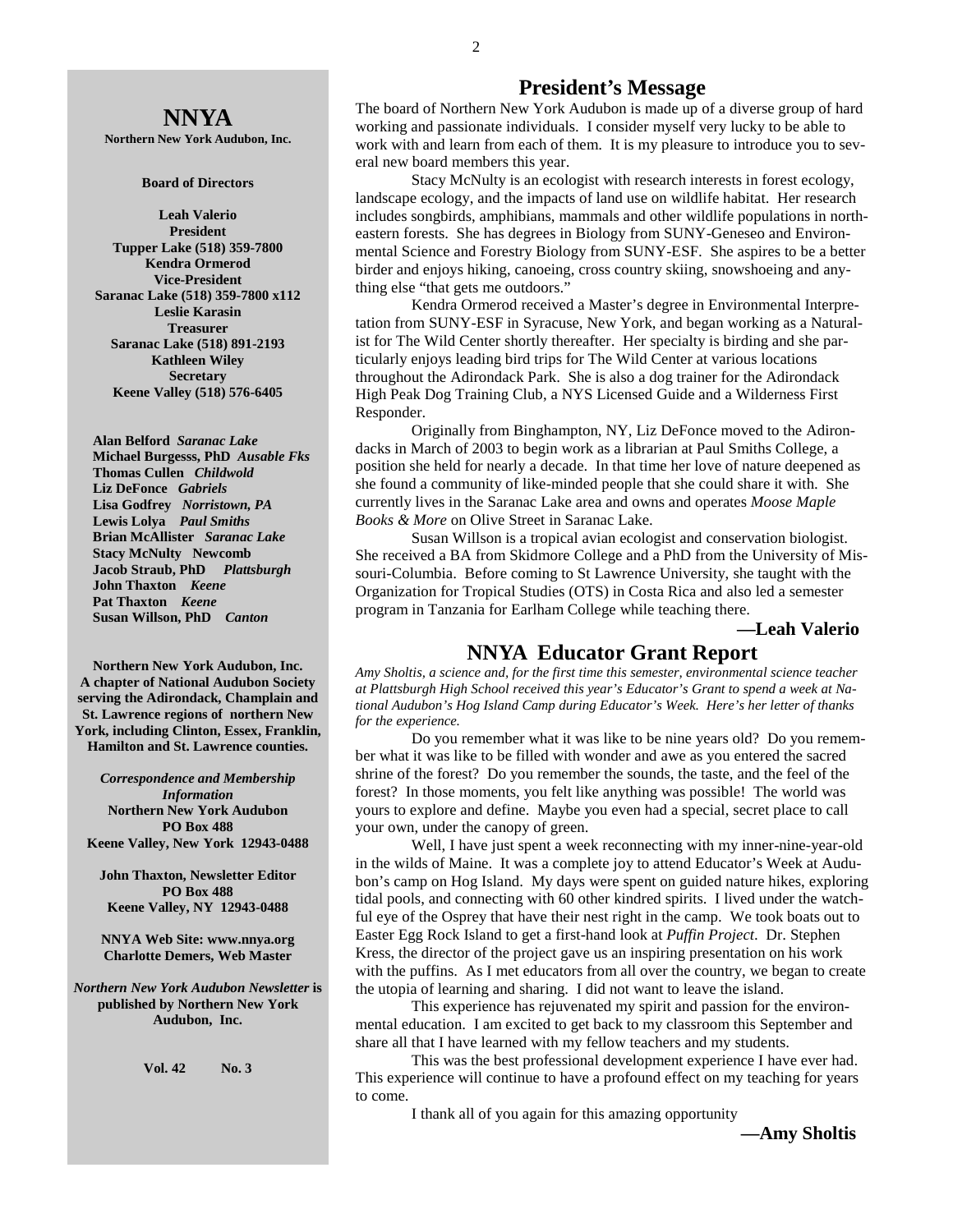## **Bicknell's Thrush Events**

Bicknell's Thrush was the focus of two summer events held in the Adirondacks.

 On June 25, 2014, the Adirondack Foundation hosted "Bicknell's Thrush One Bird – Two Countries" at Heaven Hill Farm in Lake Placid. The event brought together people and organizations actively protecting the homes of this species. Representatives were in attendance from the Adirondack Chapter of the Nature Conservancy, Adirondack Council, Audubon New York, Vermont Center for Ecostudies, Wildlife Conservation Society, Olympic Regional Development Authority (ORDA), Adirondack Park Agency, NYS Department of Environmental Conservation, Northern New York Audubon, the Wild Center, and a group of people from Fundación Loma Quita Espuela and Consorcio Ambiental Dominicano, who work to protect the species in its winter habitat.

In 2007, several conservation organizations established a dedicated fund for protecting habitat for Bicknell's Thrush. The fund focuses on the bird's wintering grounds on the Island of Hispaniola.

The event was an opportunity to learn more about recent conservation efforts, meet the representatives from the Dominican Republic, recognize ORDA for raising public awareness about Bicknell's Thrush on Whiteface Mountain, and thank Centerplate for supporting the fund.

Joan Collins, Larry Master, and Pat & John Thaxton were in attendance on behalf of Northern NY Audubon. Mike Burger, of Audubon New York, gave the opening remarks.

On August 7, 2014, Larry and Nancy Master hosted an event at Intervale Lowlands in Lake Placid to highlight the work of the Vermont Center for Ecostudies on behalf of Bicknell's Thrush. Special guest Chris Rimmer, Executive Director of the Vermont Center for Ecostudies, presented, "Conservation on the Wings of a Tiny Songbird – from the Adirondacks to the Caribbean". Chris has dedicated several decades to understanding and protecting Bicknell's Thrush. He discussed how scientists at VCE discovered that this species practices polygynandry, a reproductive strategy that occurs when two or more males have an exclusive sexual relationship with two or more females. He also highlighted his winter work in the Dominican Republic where deforestation is a huge threat to the species. Male Bicknell's Thrushes take the best winter habitat with females often relegated to suboptimal habitat. The consequences for female survival could be pronounced with effects on the entire species' viability.

If you would like to help conserve Bicknell's Thrush and its habitat, donations can be made to the Adirondack Foundation's Bicknell's Thrush Protection Fund, and/or the Vermont Center for Ecostudies. Thank you!

 **—Joan Collins** 



 *Bicknell's Thrush photo by Joan Collins* 



**Low's Ridge – Upper Dam Trail Leaf Peeping and Birding! Saturday, September 27, 2014 Piercefield/Colton, NY** 



 *Photo by John Thaxton*

**Time**: 8:00 a.m. **Meet:** Geiger Arena **Leader**: Joan Collins

**Bring:** Lunch, water, rain jacket, sturdy hiking boots **Registration**: Call Long Lake Parks and Recreation Department @ (518) 624-3077

Join Joan Collins for a walk into beautiful Hitchins Pond and the Upper Dam on the Bog River. Common Loons nest on Hitchins Pond each year. Bald Eagles and Great Blue Herons are also a common sight. The route is an old dirt road that passes through many lovely and varied habitat areas including a boreal bog, marsh, mixed forest, and ponds/lakes. After the 2.5 mile walk on level terrain to Hitchins Pond, there will be a food break at a scenic picnic area. Participants may order lunch from the Adirondack Trading Post. Lunch menus will be provided before departure. Order and enjoy a warm Panini delivered picnic side via guide boat! There will be an optional 2 mile round trip hike up Low's Ridge featuring spectacular views of the Bog River Valley and High Peaks. The round trip distance is 5 miles, or 7 miles if the hike up Low's Ridge is added. Bring food (lunch can be ordered at departure), water, a jacket, appropriate attire/hiking shoes, binoculars, hat, sunscreen, and insect spray. Meet at the Geiger Arena parking area in Long Lake at 8 a.m. for transportation to the trailhead on Long Lake's "Little Bus"! There is an outhouse at Hitchins Pond and a bathroom at the Geiger Arena meeting location. This field trip is jointly sponsored by Northern New York Audubon and the Long Lake Parks and Recreation Department. **Maximum 15 participants**.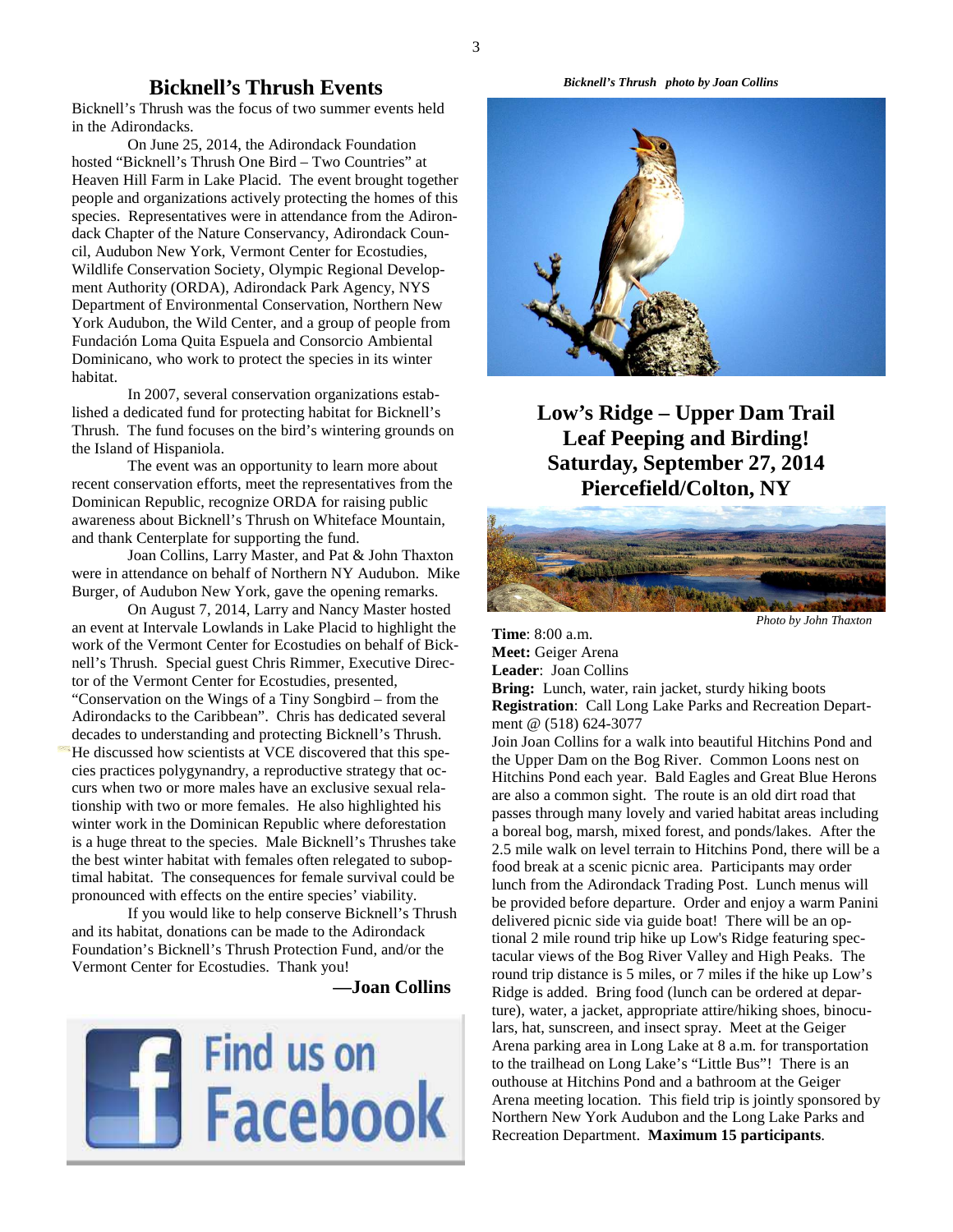## **Crown Point Banding Station 2014 Report**

The Crown Point Banding Association opened the Crown Point Banding Station on May 9<sup>th</sup>, beginning the 39<sup>th</sup> consecutive year that this station has banded birds at the Crown Point State Historic Site on the Lake Champlain New York peninsula of the same name. Established in 1976 by J.M.C. "Mike" Peterson, this Banding Station has been monitoring spring migrant birds, by using banding, longer than all but a few banding stations in North America east of the Mississippi River. The Station closed for the year on May  $25<sup>th</sup>$ .

 Current plans for the Station in 2015 are for it to open on Friday, May  $8<sup>th</sup>$ , and to close on Sunday, May  $24<sup>th</sup>$ .

 Temperatures this year were more moderate than in past times. There was no frost at the site, a first in over 20 years, and most days started above 40 degrees. By noon, it was time to shed long sleeves and outer wear on most days. Lake Champlain remained at above average levels throughout the period, barely attaining flood stage levels (100 feet above sea level) in the early banding season. "The Swamp" net area was dry except after rain. This year, people had more ticks than birds. Only one bird, a Brown Thrasher, had ticks; it had 4 ticks, 2 next to each eye.

 There was no predation at the nets. A red fox was seen at the bottom of one net lane, but it was not interested in the nets. This year there were plenty of dead alewives (fish) on the lake shore along with some carcasses of double-crested cormorants that had been shot by agents of the NYSDEC as a "control" measure. So, the scavengers had plenty of easy food away from the station.

 The arrival of birds was a bit upside down this year. Our first bird was a least flycatcher. Late arrivals included white-crowned sparrow. Usually, this arrival order is reversed. Often, the white-crowns have gone by before the Station opens. No new species were banded this year, leaving the total number of species banded at the Station since 1976 at 106 plus two "types."

 Ted Hicks, our licensed hummingbird bander, banded two ruby-throated hummingbirds during his stay. Hummers were hard to come by again this year.

 Founder Mike Peterson assisted at the Station the middle weekend, during which we caught a male Baltimore oriole that Mike had banded in 2007. The bird was hatched in 2005 or earlier and was, at this time, at least 8 years 11 months old. It had been recaptured at the Station several times. The oldest Baltimore oriole of record was 12 years old.

 This year the setup crew went to the Station site on the Wednesday before opening Friday. All agreed that this was a more efficient way to set up the tent and canopies. This year's set-up crew was Judith Heintz, Lesley Fisher and Gordon Howard.

 At setup, the hawthorn leaves were just beginning to emerge. The "green" worms were a millimeter long. By midseason these caterpillars were large enough to rappel to the ground where they pupate until fall; they are the larvae of winter flying moths. The adults mate and lay eggs in late fall and early winter; many bird species enjoy this food source.

The Crown Point Banding Station is a 100% volunteer organization. The staff welcomes newcomers who wish to learn to assist in the Station's operation.

 This year the Station broke 2 records for number of a species banded. The old record for veery was 4, set in 2013; this year 5 were banded, a 20% increase. This was the year of the gray catbird. The old record was set in 1995 at 66; this year we banded 98, one bird shy of a 50% increase. We also banded warblers that are uncommon to the station, including a blue-winged and a mourning warbler.

 A total of 137 visitors signed the guest book this year (some did not), from as close as Port Henry and farther away like New Jersey, Ohio, South Carolina, Vermont, Washington and Quebec.

 This year's licensed banders were: Ted Hicks, Gordon Howard, Gary Lee, Mike Peterson and Nina Schoch.

**Warblers:** Warblers of 18 species were banded this year, up from 15 species the previous 4 years. In the species list below, the number banded in 2014 is presented followed by the number of that species banded in 2013 in brackets  $\{ \}$ . A plus sign  $(+)$  followed by a number  $(i.e., +3)$  indicates the number recaptured this year from previous years. For example: American Goldfinch 12 {56} +1 = 12 in 2014, 56 in 2013 and 1 recaptured from a previous year. " $R$ " = New Station High Count.

#### **2014 Species List:** *{Lat. 44º 01" North; Long. 073º 26' 00" West} May 9-25, 2014:*

Ruby-throated hummingbird,  $2 \}$ ; downy woodpecker,  $3 \}$ ; hairy woodpecker, 1 { }; northern flicker, 1 { 1 }; Trail's flycatcher, 8 {}; least flycatcher, 8 {5}; eastern kingbird, 1{3} +1; eastern phoebe, 1 {}; great crested flycatcher, 3 {}; eastern kingbird,  $3 \{1\}$ ; tree swallow,  $2 \{3\}$ ; barn swallow,  $0 \{1\}$  $+1$ ; blue jay, 15  $\{20\}$ ; black-capped chickadee, 10  $\{3\}$ ; whitebreasted nuthatch, 1 {}; house wren, 4 {1}; ruby-crowned kinglet,  $1 \{1\}$ ; eastern bluebird,  $3 \{5\}$ ; veery  $5 \{4\} + 2 R$ ; gray-cheeked thrush, 1 {3}; Swainson's thrush, 7 {1}; wood thrush, 4 {2}; American robin, 17 {15} +5; gray catbird, 98  ${19} + 2 R$ ; brown thrasher,  $2 {1}$ ; European starling,  $1 {2}$ ; warbling vireo, 3 {1} +1; red-eyed vireo, 1 {1}. **Warblers:** Tennessee, 7, {}; Nashville, 4 {4}; mourning, 1 {1}; northern parula,  $1 \}$ ; chestnut-sided,  $3 \{1\}$ ; yellow,  $3 \{1\}$ ; magnolia, 13 {1}; black-throated blue, 4 {2}; yellow-rumped, 140 {93}; blue-winged,  $1 \}$ ; palm – western  $3 \{9\}$ ; blackpoll,  $2 \}$ ; American redstart, 9 [9}; ovenbird, 2 {}; northern waterthrush, 2 {3}; common yellowthroat, 22, {19}; Wilson's, 2 {}; Canada, 1 {}. **Other:** northern cardinal, 4 {1}; rosebreasted grosbeak, 2 {1}; indigo bunting, 2 {}. **Sparrows:** chipping, 2 {2}; song, 13 {9} +1; Lincoln's, 11 {4}; swamp, 3 {2}; white-throated, 2 {34}; white-crowned, 3 {4}; **Additional Species:** bobolink, 2 {}; red-winged blackbird, 19 {3} +1; common grackle, 2 {}; brown-headed cowbird, 3 {1}; orchard oriole, 4 {3}; Baltimore oriole, 6 {8) +10; American goldfinch,  $36 \{6\} + 1$ .  $\qquad -$ **Gordon Howard** 

*Current plans for the Station in 2015 are for it to open on Friday, May 8th, and to close on Sunday, May 24th .*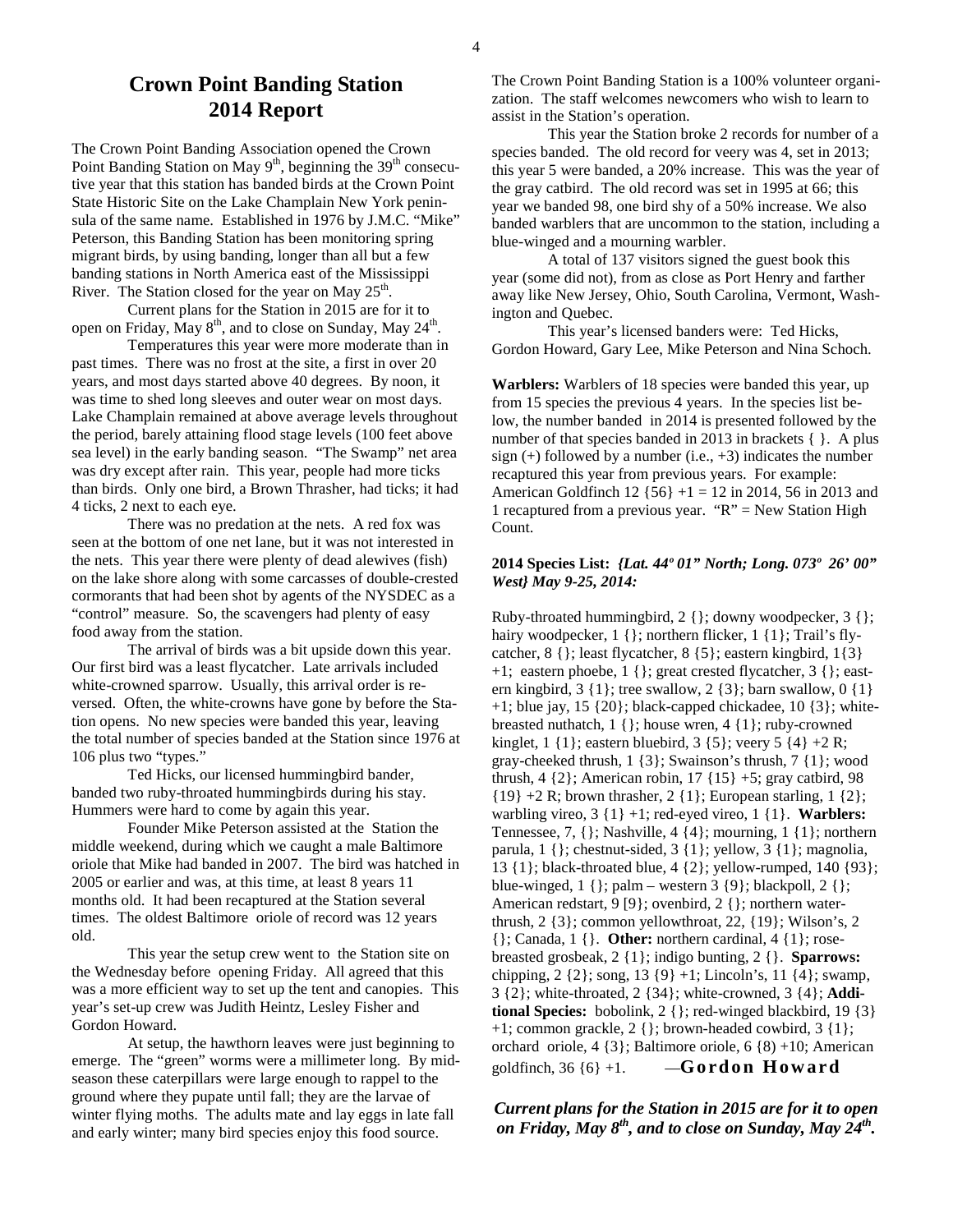## **Joseph and Joan Cullman Conservation Foundation/NNYA Boreal Bird Studies Award** *A Glimpse at the Field Work*

In early June, NNYA board members Charlotte Demers, Pat Thaxton and John Thaxton accepted an invitation from Steve Langdon to spend an afternoon, evening and morning at Shingle Shanty Preserve and Research Station, a sprawling, 15,000 acre private property that stretches roughly between Long Lake and the Stillwater Reservoir.

 NNYA has awarded Steve Langdon several Joseph and Joan Cullman Conservation Foundation/NNYA grants to conduct bird point counts on the preserve, and this year we had an opportunity to help with a morning's point count.

 First, we met Steve at a locked gate, and then followed him for sixteen miles on an extremely funky dirt road, sufficiently funky, in any case, that Steve had to stop his truck and cut and move a couple of trees out of our way—not huge trees, but sufficiently huge that they probably would have forced me to turn around. The road passed through sections of dense woods, past open meadows with streams and a couple of gorgeous bogs.

 The lowland boreal peatland complexes at Shingle Shanty represent unique habitats, at the absolute extreme of their southern range, that evolved from Glacial Lake St. Agnes. The peat, in places, goes down thirty-six feet and the landscapes they form approach the otherworldly in beauty. Research at the preserve involves, among other subjects of study, 20 intensive vegetation assessment plots within 50 meters of a subset of the 67 boreal bird point locations in the peatland complex.

 The research involves describing forest structure by quantifying species composition and stem density of woody plants in ground, shrub and overstory strata, basal area of overstory and coarse woody debris volume in 25-squaremeter plots. Environmental variables (e.g., pH, conductivity, peat-depth and soil class, etc.) will also be collected. The plots will be permanently marked for continued long-term monitoring.

: *Photos by John Thaxton* 





 Between negotiating the almost impassable road and stopping a couple of times to gawk at gloriously pristine bog lands, we spent several hours getting to our destination, a small metal cabin with no running water or electricity, perched on the shore of a pristine lake. The accommodations featured platforms for us to pitch our tents on and a screenedin dining tent with a couple of picnic tables.

We pitched our tents, arranged our sleeping bags and



blankets and repaired to the cabin's approximation of a front porch, which served as an outstanding venue for some Chilean Cabernet, cheese, humus and nuts. And then Steve went into action, disappearing into the cabin for perhaps half an hour, then emerging to announce the advent of dinner, a scrumptious and copious offering of cheese and bean and vegetable burritos, which we assembled ourselves and brought into the screened-in dining area.

 We concluded the meal and evening with a dram of Irish whiskey and assembled for breakfast at 4:30 a.m., after which we drove along the road and stopped at specific intervals to get out and census the birds we heard and saw, and boy, oh boy, did we see and hear lots of birds—yellow-bellied and olive-sided flycatchers, boreal chickadees, gray jays, astonishing numbers of black and white warblers, Nashvilles, magnolias, black throated blues and greens, yellows, yellowthroats, blackburnians, swamp sparrows, song sparrows, blueheaded and red-eyed vireos, a bald eagle, a broad-winged , hawk--you get the picture. **—John Thaxton**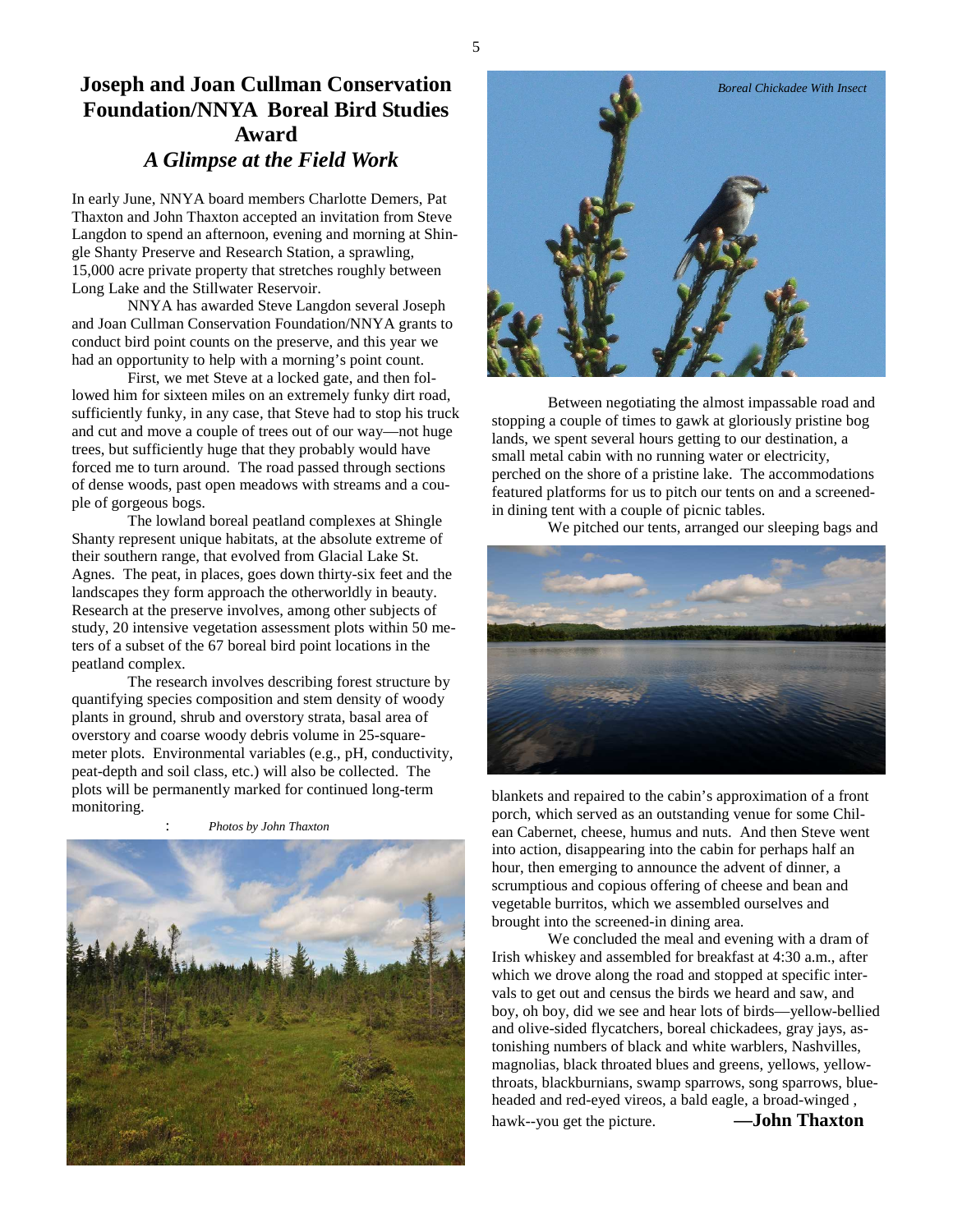## **Joseph and Joan Cullman Conservation Foundation/NNYA 2013 Avian Research Award**  *Progress Report*

The Wildlife Conservation Society is extremely grateful to the Joseph & Joan Cullman Conservation Foundation/ Northern New York Audubon Avian Research Award we received for 2013 grant cycle.

 This grant of \$2,000 supported our work to disseminate long-term research on boreal birds in the Adirondacks.

 The Adirondack Park represents the southern range extent for several species of boreal forest birds within North America. Like any other species at the edge of its range, they face challenges in this environment, and they are geographically isolated from the Canadian conspecifics. The habitats of these boreal specialists—cool, wet, sphagnum-draped bogs and swampy woods—are thought to be particularly vulnerable to climate change, especially here in the park where they represent disjunct and isolated bits of the "true boreal" to our north.

 WCS has been visiting a set of boreal habitats since 2003 and counting birds within them. Our database of bird detections in Adirondack peatlands now numbers more than 20,000 records and includes occurrence data for more than 2/3 of the bird species that breed in the Adirondacks. The main focus of our monitoring is the suite of iconic boreal species including gray jay, rusty blackbird, olive-sided flycatcher, three-toed woodpecker, and others. We have been using these counts to understand population trends for these rare species, and to understand what may influence these trends at the landscape scale—factors such as area and connectedness of the wetlands they inhabit, and how close those wetlands are to potential sources of disturbance.

 A detailed analyses of these data using occupancy modeling revealed strong support for a metapopulation structure within these communities, evidence that some species may be responding to climate change, and evidence that nearly all of them are sensitive to the proximity of human infrastructure. We are finding that most of the species we have monitored are showing patterns of decline. For some boreal chickadee, Lincoln's sparrow—the declines are modest. For others—rusty blackbird, gray jay, yellow-bellied flycatcher, and black-backed woodpecker—they are more troubling. The number of boreal peatlands occupied by these 5 species has declined by 15% or more since 2007. Only the palm warbler appears to be increasing in our landscape.

**Boreal Manuscript.** We are pleased to report that a manuscript documenting the boreal bird research was published in *Northeastern Naturalist* in 2014. "Dynamics of boreal birds at the edge of their range in the Adirondack Park, NY" describes the results of analysis for a 5-year dataset and findings with respect to drivers of annual dynamics among these populations. WCS developed a press release around this paper which subsequently resulted in write-ups in two different newspapers and an interview with NCPR. More recently we were asked to describe these findings in a *Viewpoint* piece for the *Adirondack Explorer*, published in the July/August 2014 issue.

 **Presentation for Audubon.** Though we have not scheduled a presentation for Northern New York Audubon and would prefer to wait until a time when the membership and board feel this would be of primary interest, we have made presentations for the Huntington/Oyster Bay Audubon chapter and are scheduled to present these findings to the Mohawk Chapter on September 8.

**Additional Leveraging of Northern New York Audubon Support.** We are pleased to report that the Support of NNYA in enabling us to disseminate our boreal findings has resulted in 2 additional opportunities which will help us to further understand these populations in the Adirondacks and to galvanize support for their protection. *Barnum Bog JT*



 First, we were approached by researchers at the Northeast Climate Science Center in Hadley, MA to make use of our boreal bird dataset as part of a larger-scale investigation into the status and trends of spruce-fir forest bird species utilizing data from 16 monitoring programs in the eastern US from the Upper Midwest to the Northeast. A manuscript describing the findings is in preparation and will be submitted to *Conservation Biology* by the end of September or sooner.

 Second, our boreal bird findings and communication around them resulted in a grant from a private donor to continue with our work in order to (1) develop a second manuscript to make use of data for non-target species and describe changes in community structure and the characteristics of sites and species which are changing more rapidly than others, (2) develop best management practices for landowners, state agencies, and timber management companies to protect boreal birds and their habitats, (3) set spatial priorities for other locations and ownerships were conservation intervention is most critical and has the greatest potential benefit to the park, and (4) implement our existing Boreal Communication Strategy to achieve the best possible conservation for Adirondack boreal habitats. Last, we have also used our recent process on lands where management of boreal habitat is a consideration.

#### **—Dr. Michale Glennon**

*Editor's Note: The above represents Dr. Glennon's report to NNYA about the research paper we funded, Dynamics of Boreal Birds at the Edge of their Range in the Adirondack Park, NY, which was published in Northeastern Naturalist in the April 2014 issue.*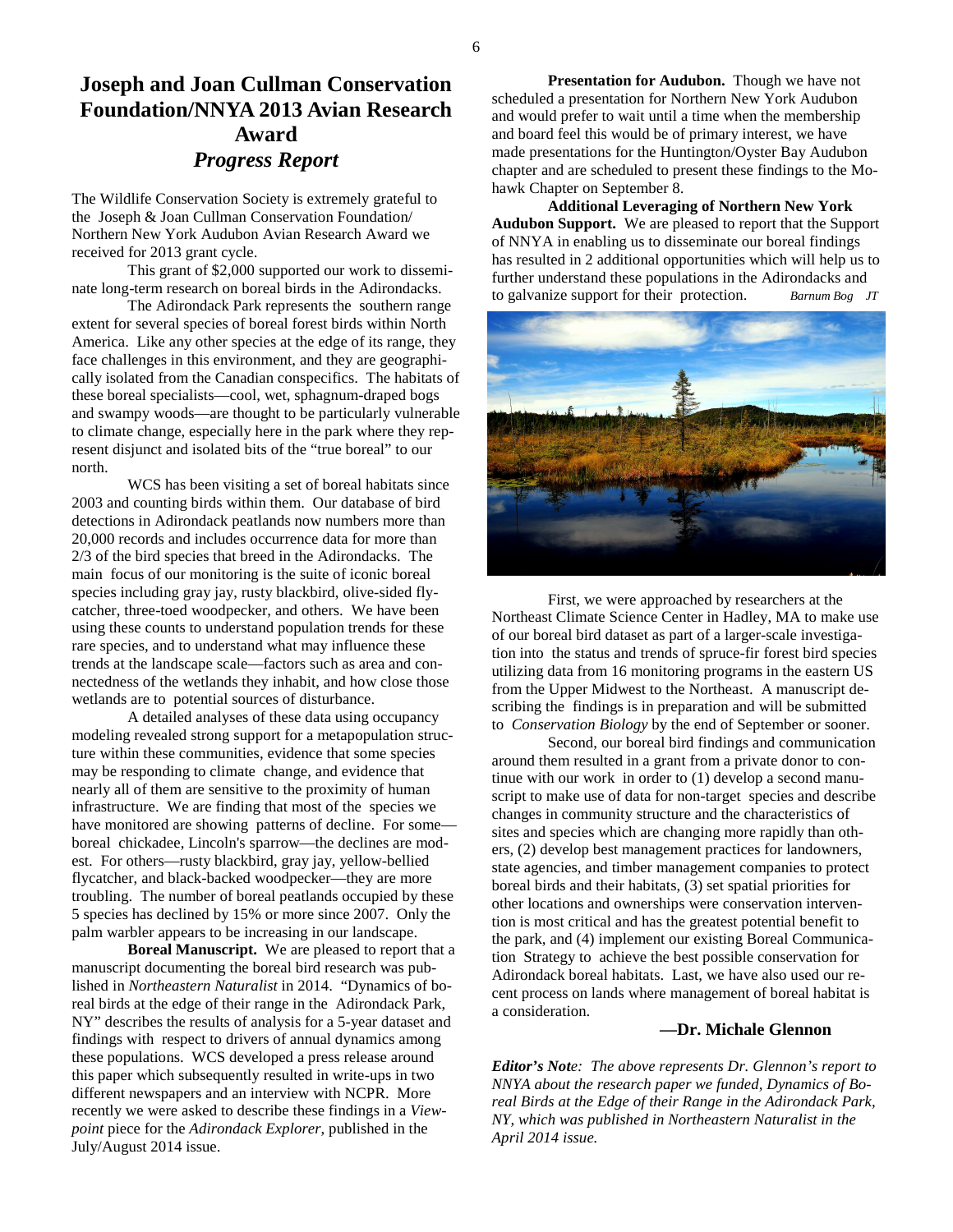## **Help Protect Nesting Adirondack Loons!**

Ray Brook, NY – Biodiversity Research Institute's (BRI's) Adirondack Center for Loon Conservation is pleased to announce the launch of a new campaign on Adirondack Gives, www.adirondackgives.org, the crowdfunding site for Adirondack region nonprofits. This campaign will provide support for the placement of trail cameras near approximately 30 Common Loon nest sites in the Adirondack Park to document nesting behaviors, clutch size, and hatch dates for Adirondack loons, and to assess the primary factors (e.g., predation, human disturbance) impacting the birds during incubation.

The New York State Department of Environmental Conservation (NYS DEC) provided the cameras for this project. Support from this campaign, which is seeking to raise \$1100 over the next two months, will cover the cost of the lithium-ion batteries and high capacity SD cards used in the cameras.

"By placing cameras at a variety of loon nest sites, we are better able to assess the impacts of such factors as water level fluctuation, shoreline development, human disturbance, and predation on loon nesting success" explained Dr. Nina Schoch, Coordinator of BRI's Adirondack Loon Center. "A pilot study we did in 2013 documented the failure of one loon nest likely related to intensive human disturbance on a busy campground lake, while another nest on a remote lake hatched two chicks successfully."

Images collected in this project will be utilized by the NYS DEC to better manage loon nesting sites in the Adirondack Park to help ensure the successful hatching of loon chicks. This project is conducted under BRI's federal and state scientific collection permits, and in collaboration with the NYS Department of Environmental Conservation. The nesting period is one of the most critical stages during the annual life cycle of loons to ensure continued survival, longterm sustainability, and potential growth of their populations. Thus, it is highly recommended that boaters and paddlers give incubating loons their privacy, and watch them from a wide distance with binoculars, instead of disturbing them and potentially causing a nest to fail. It is important to learn about the normal behavior of loons (and other wildlife), so one can properly interpret when a bird is stressed by your presence.

To learn more, or to contribute to this campaign, visit www.adirondackgives.org, and click on "Help Unveil the Secret Lives of Nesting Loons." As a special incentive, donors of \$100 or more will receive a beautiful 8x10" photograph of a nesting Adirondack loon.

*The mission of Biodiversity Research Institute is to assess emerging threats to wildlife and ecosystems through collaborative research, and to use scientific findings to advance environmental awareness and inform decision makers. BRI's Adirondack Center for Loon Conservation is dedicated to improving the overall health of the environment, especially air and water quality, through collaborative research and outreach focusing on the natural history of the Common Loon and conservation issues affecting loon populations and their habitats.* 

 **—Dr. Nina Schoch** 

## **2nd Annual Adirondack Loon Celebration Sunday, October 12, 2014 Riverside Park and Town Hall Saranac Lake**

The 2014 *Adirondack Loon Celebration* promises to be a fun-filled day of "looney" activieies! A variety of events and family activities are scheduled, including:

**Concerts at Riverside Park (rain location: Harrietstown Hall) Merriloons the Clown and other activities for kids Fabulous food by Masons, Green Goddess and others! Learn about loons with Sylvia Fletcher, the Ventriloquist, and her amazing puppets! Loon Calling Contest—Get your yodels, tremolos and other wails ready! Unique loon-oriented silent auction with an appetizer/ dessert reception Loon Quilt Raffle Loon Art Show and Wildlife Photography Exhibit**

#### *Special Field Trip*

There will also be a Special Field Trip to observe loon behavior first hand! Please note: There is a fee for the field trip; preregistration is required. For more information about this field trip, contact: adkloon@briloon.org or call: **888.749.5666X145** 

**Win a Fabulous Queen-Sized Loon Quilt! Raffle Tickets \$5 Each or 6 for \$25 Raffle Drawing on Sunday, October 12th, 2014** 



*To learn more about BRI's Adirondack Center for Loon Conservation, contact adkloon@briloon.org or (207) 839-7600 x 145, visit www.briloon.org/adkloon, or like BRI 's Adirondack Center for Loon Conservation at www.facebook.com/adkloon to stay updated about BRI's Adirondack loon research and outreach efforts.*